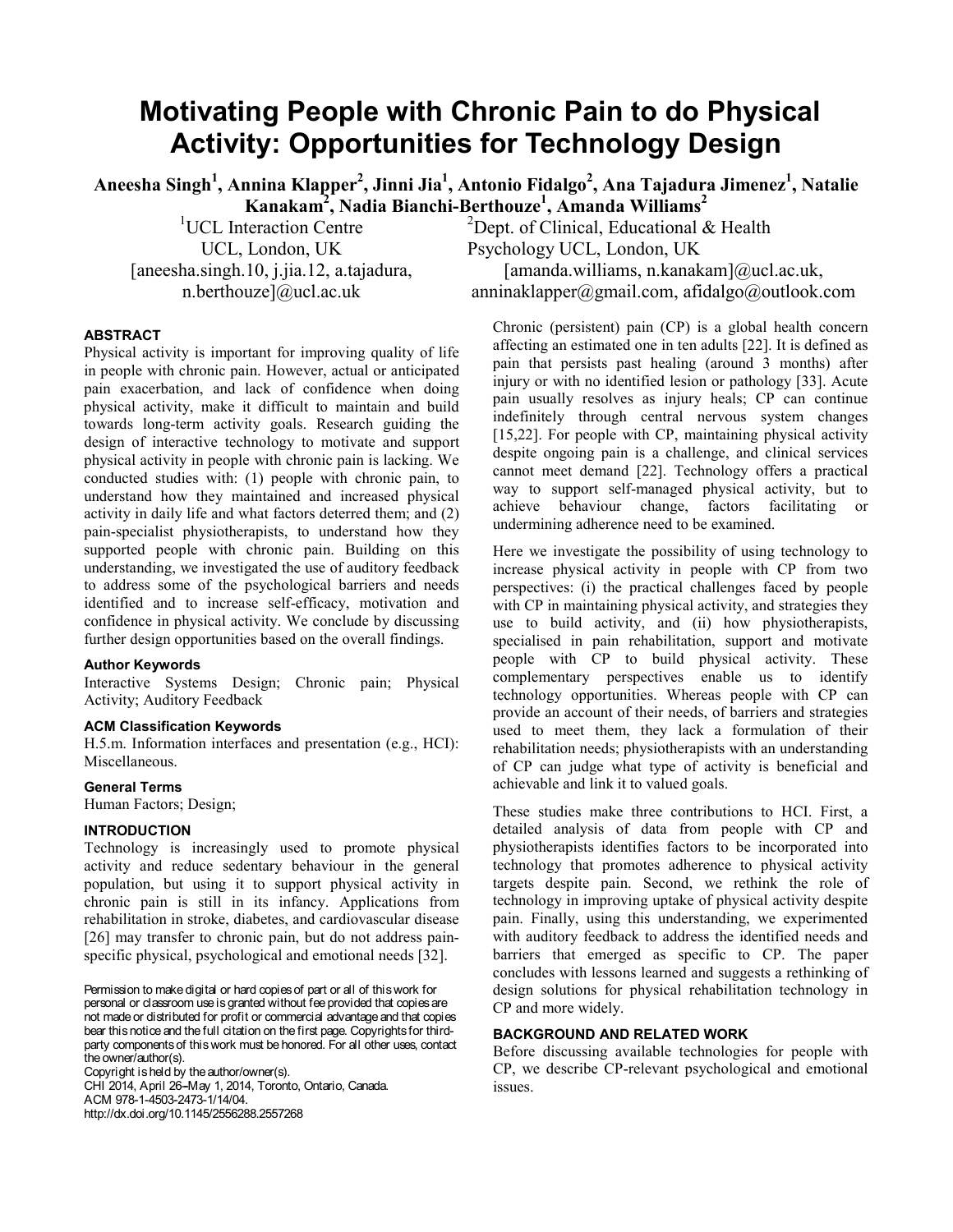## **Living with chronic pain (CP)**

CP involves changes in the central and peripheral nervous system resulting in amplification of pain signals: overactivity in pain pathways at multiple levels from the periphery to the brain, and underactivity in descending pathways that inhibit pain signals [31]. These changes are closely linked with distress and affect behaviour [5]. CP affects work, relationships and everyday function, risking depression, anxiety and social isolation.

CP self-management shares with other chronic conditions techniques and moderating factors that affect adoption and adherence [21]. However, it differs in that the experience of pain conveys threat [4], generating fear of and catastrophic thinking about movement and activity, and undermining adherence to an activity programme. Yet being active protects against weakening and stiffness; inhibits the neurophysiological mechanisms underlying the spread of pain; increases confidence in physical capacity and underpins achieving valued goals [5]. With effective selfmanagement, patients can make cognitive, behavioural and emotional changes to improve quality of life [38].

Through multicomponent pain management, physiotherapists (and other healthcare staff) educate, advise on activity, and provide psychological support, aiming towards patients' self-management. But with insufficient support, gains diminish and quality of life suffers [32]. In order to cope with anxiety about movement, people with CP consciously and unconsciously adopt protective behaviours (e.g., guarding, using support) which become habitual [19]. Unfortunately, these reduce the benefits of physical activity and may impair motor control (e.g., lack of balance) where there is proprioceptive dysfunction [37].

# **Technology for physical activity in CP**

Technology to support self-management and motivate physical activity shows encouraging results for some chronic diseases [21], but falls short of addressing CP issues (e.g., fear of movement, altered proprioception, low self-efficacy). Existing technology (including information on the Web and treatment by Internet or telephone) does not provide the detailed clinical help valued by people with pain [25].

Smartphone apps for CP self-management generally contain information about pain and pain reduction by physical methods (e.g., Habit Changer: Pain Reduction, *www.habitchanger.com/programdetail/painreduction.php*), but apply better to acute pain than CP. Some (e.g., Pocket Therapy, *www*.*scavomed.com*) include strengthening exercise demonstrations and relaxation/meditation. Others (e.g., Chronic Pain Tracker, *www.chronicpaintracker.com*) log data on variables such as mood and pain for monitoring, and provide pragmatic reminders such as for medication. An authoritative review [24] found that apps did not address CP-relevant psychological and behavioural issues.

Some recent apps (e.g., WebMD PainCoach, *www.webmd.com/webmdpaincoachapp*), developed with healthcare professionals, enable the user to monitor pain and set and track activity goals, generating related messages. Other self-monitoring apps (e.g., Google PACO *www.pacoapp.com*) allow personalised monitoring for specific activities (e.g., exercise) and query user data to identify relevant factors. These apps are promising for monitoring physical and psychological states but offer little psychological support and do not engage with counterproductive behaviour present in CP (e.g., guarding).

Serious games for CP using motion capture technology and multimodal input introduce fun, and monitor and correct movement using sensing technology for automatic tracking [28]. Although useful, these functions do not address activity avoidance through misconceptions or anxiety, and are based on a rehabilitation model where correction of movement and increasing fitness are the goal, rather than increasing overall engagement in life. Some people with CP report that pleasant experiences help with pain and painrelated anxiety and tension, while others cannot engage because of pain interrupting and demanding attention [15]. This suggests potential for enjoyable experience in pain management but needs a better understanding of engagement and maintenance. Additionally, efficacy for meditation and biofeedback using virtual reality is still much stronger for acute pain than for CP [18,39] with a few exceptions in CP proposing the use of biofeedback [8].

# **Other technologies for physical activity**

Rehabilitation in other areas like stroke therapy uses commercially available consoles (e.g., Nintendo Wii). The Microsoft Kinect has been used to prototype games to promote physical activity in older adults [6]. These movement games provide multimodal feedback and are cheap, ubiquitous and accessible. Geurts et al. [7] designed and developed mini-games for people with motor disabilities illustrating the feasibility of commercially available input devices as game controllers, and emphasising the importance of adjusting game parameters to individuals' skills and development goals for optimum gains. Riablo (*[www.corehab.com](http://www.corehab.com/)*), a commercial rehabilitation system, allows clinicians to remotely monitor patients' physical activity with accelerometer data sent over the Internet.

These technologies show the potential for providing engagement and monitoring of a particular activity [28], but are not designed to address the psychological factors associated with CP problems [32]. They rely on the presence (co-located or at distance) of a physiotherapist to address possible psychological needs and calibration. Physiotherapist presence is appropriate for clinical rehabilitation but needs modification for self-management in CP, where experience of activity exacerbating pain and even leading to serious setbacks [9] generates overcautiousness, and concern to establish a 'safe' amount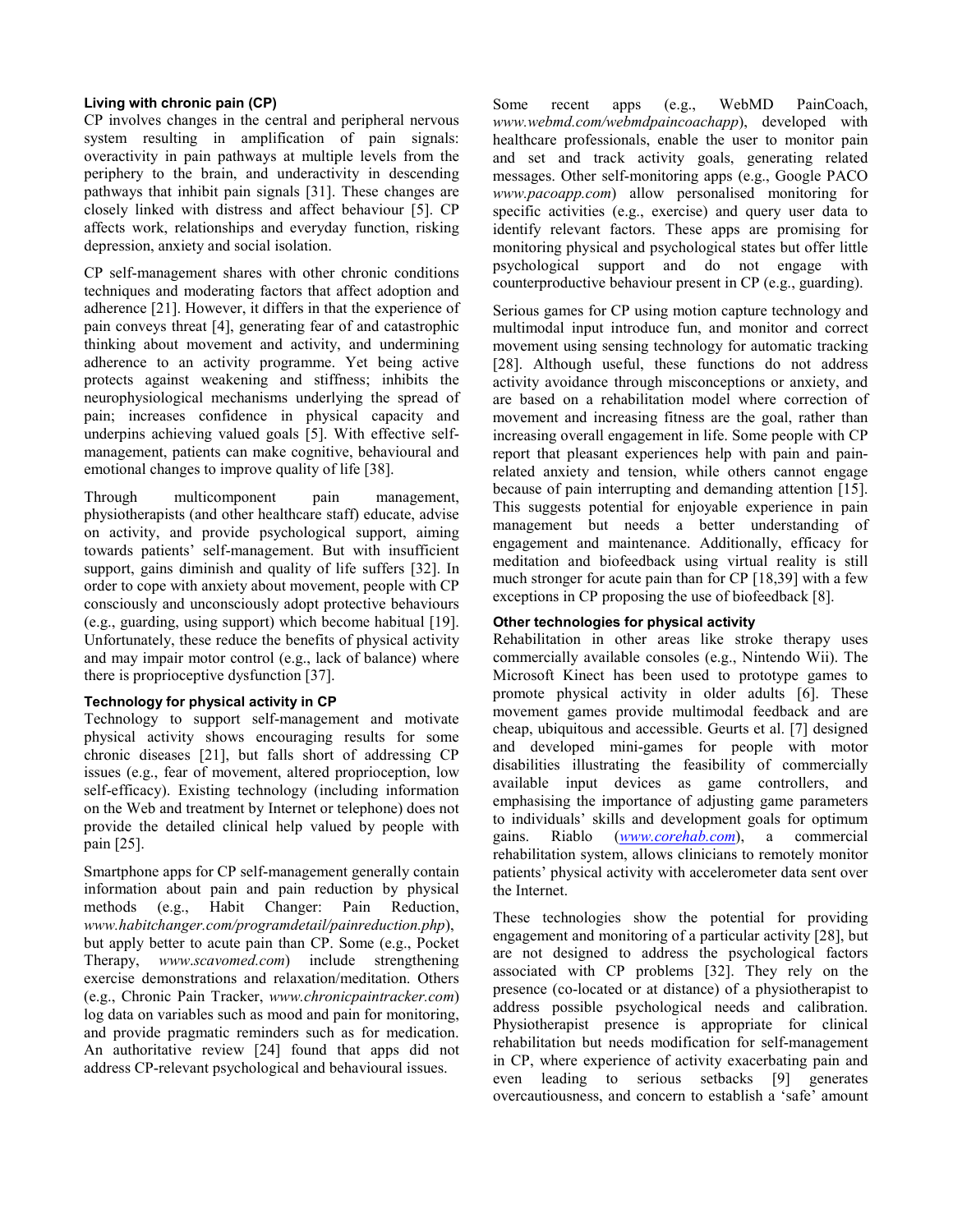of activity. Feedback on progress needs to handle slow pace and discouraging, though temporary, setbacks [9].

Motivational technologies like Ubifit [3] and Fish'n'steps [16] for increasing activity in healthy people use goal setting, and monitoring and tracking progress towards goals. They reward progress by feedback designed to provide a sense of pleasure and accomplishment. Rewards maintain motivation [3], but it is unclear what rewards work well in CP given anxiety about pain and strain with activity.

The capacity of emerging technology to automatically detect protective/avoidance behaviour [1], pain [12,20], and other emotional expressions during physical activity and exergames [13,27] is reaching levels comparable with naïve observers and even clinicians. This suggests that it is time to explore its potential. However, technology that adapts to people's emotions is underdeveloped [1] and not yet used in physical rehabilitation contexts.

In summary, most technologies for people with CP either borrow from acute pain or from fitness for healthy people, or provide only information and monitoring. Few address the particular problems of CP, and none grounds the design on an understanding of physical activity needs and barriers in CP [35]. Our study aims to build this understanding and to identify the design requirements for technology to help people with CP to maintain and increase physical activity.

| <b>Studies</b>   | <b>Participants</b>                                                                                                       |
|------------------|---------------------------------------------------------------------------------------------------------------------------|
| 1. Role-plays    | 2 physiotherapists (PT)                                                                                                   |
| 2. Interviews    | 14 people with CP, 3 physiotherapists                                                                                     |
| 3. Focus groups  | 2 focus groups, with PT and people with CP                                                                                |
| 4. Blogs, forums | 25 people with CP                                                                                                         |
| 5. Observations  | 3 PT-led groups or gym exercise sessions<br>with 12 patients; 2 pain management<br>introduction sessions with 15 patients |
| 6. PT-Interviews | 4 PT after observing their classes                                                                                        |

**Table 1: Details of studies. 1 physiotherapist (PT) and 2 people with CP were the same between interviews and focus groups. 2 PTs were the same between the interviews and PT-interviews**.

# **METHODS**

A series of studies were designed to explore the needs and barriers that emerge during physical rehabilitation in CP. Diverse methods and contexts were used (see below and Table 1):

- **1.** *Role-play with physiotherapists*: To understand the problems that patients highlight regarding physical activity, 2 senior pain management physiotherapists with cognitive behaviour therapy (CBT) training and over 10 years of experience with CP role-played a consultation.
- **2.** *Interviews with people with CP and physiotherapists*: We interviewed people with CP on their needs in returning to activities. Semi-structured interviews of

30-45 minutes with 14 individuals with CP and 3 physiotherapists with extensive experience in treating CP were recorded and analysed.

- *3. Focus groups:* Two focus groups of 30 people with CP and a physiotherapist, discussed themes from the interviews and critically evaluated existing technologies and their suitability for CP.
- **4.** *CP blogs and forums:* We analysed seven publicly available blogs and 18 forum entries on physical activity by people with CP, on websites and social groups for CP support.
- **5.** *Observations of physiotherapist-led group sessions*: We observed and recorded three physiotherapistdirected group-exercise sessions for people with CP to understand how physiotherapists support and motivate activity despite pain and related concerns: a 30-minute drop-in session for patients who had previously attended pain management; two gym sessions where each patient follows an individual programme under physiotherapist supervision; and pain management explanation in a programme run by physiotherapists and psychologists. All physiotherapists had worked in CP for 6-10 years; three had CBT training.
- **6.** *Interviews with physiotherapists from the observed group sessions*: The physiotherapists running the observed group sessions were interviewed, using videos of the sessions, to elaborate on how they intentionally motivate and support patients.

Our studies had local Ethics Committee approval and all participants interviewed or observed provided written consent. All interviews were audiotaped. Focus groups and role-plays were audio- and video-recorded. All data were transcribed for further analysis. The data set was analysed using grounded theory methods from Strauss and Corbin [29] to develop concepts from data; to interpret data; and to identify key concepts and relationships between them. Transcripts were analysed iteratively until no new concepts emerged (saturation). Emergent themes are described in the next two sections: the first focuses on barriers to activity and needs for reactivation; the second on physiotherapists' behaviours when addressing those needs and barriers.

# **FINDINGS: NEEDS AND BARRIERS**

Studies revealed various psychosocial barriers that people faced in relation to physical activity in the presence of pain. Interviewees generally described more than one barrier, importantly fear of damage or injury, fear of increasing the pain, worry about getting stranded far from help if pain increased suddenly, worry about falling, and practical aspects such as lack of opportunities, money, or information about safety. We focused on how people remained active despite these challenges: themes identified are described below using the following notation: P# denotes interviewed participants with CP, PT# denotes interviewed physiotherapists, PFG# denotes focus group participants, POFB# denotes participants from online forums/ blogs.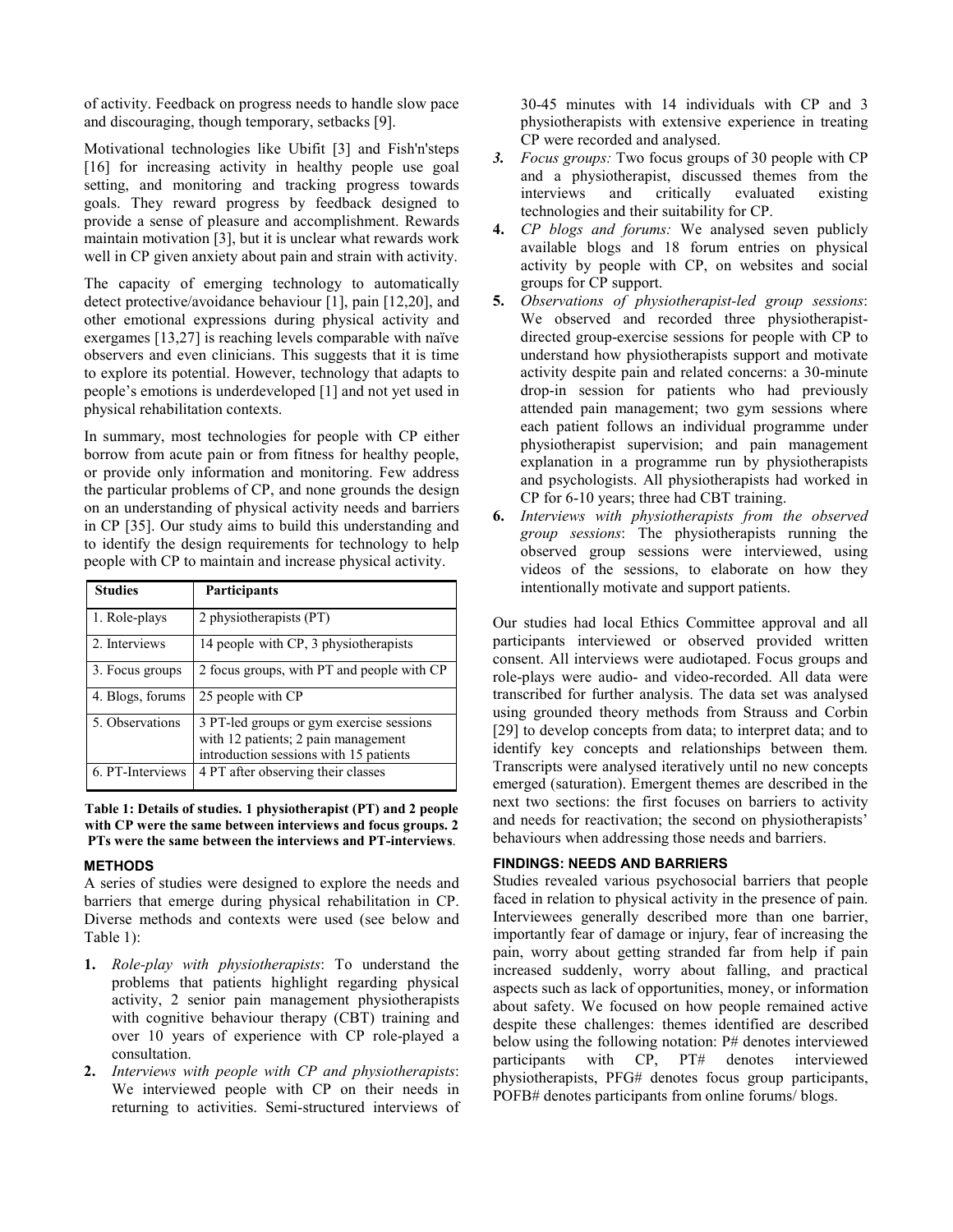## **The Pain Management Journey**

People with CP and physiotherapists referred, directly or indirectly, to the journey of pain management: managing expectations of change and focusing on improving function in daily life despite pain rather than on hope of a cure. "*Some people may decide they are in a recovery journey, some people may still be in a pain jungle where they are looking at how do I get out of this place."* (PFG1). In this paper, *journey* refers to engagement in a physical activity programme for pain management, as our focus was physical activity not wider pain management. Support and information needs change across the journey. Three key points emerged as important at the start: acceptance and understanding of pain, adjusting expectations, and pain management responsibility.

**Acceptance and understanding of pain**: For some people, the key to more activity and a better quality of life despite pain is acceptance of pain. "*I'd finally accepted the way I am, and had managed to develop a new life, doing new things that I could cope with and gain some measure of success, which made me feel worthwhile again.*" (POFB15). Physiotherapists stressed that critical to activity increase is better understanding of CP, and that pain does not mean damage. "*One of the biggest ones is fear and not knowing so they feel that they're going to make things worse or do more damage."* (PT1).

**Adjusting expectations**: Initially people with CP who attend physiotherapy and pain management programmes may still hope for pain relief. But "*Our focus is not on reducing the pain, but on helping them to improve their ability to do things"* (PT2). Expectations also need to be adjusted to slow but steady progress: "*So what do they expect to change and is that a realistic thing to expect and can we give them any knowledge or information about their body, or about fitness, or about pain that might help to adjust their beliefs or their expectations*?" (PT3).

Activity increase in CP often involves trial and error, thus risk. "*If I were to deliberately go for a walk and just did more everything, I would say due to past experience my mobility would be practically zero for at least 3 or 4 days after*." (P2). Also, while activity is beneficial, underused muscles and joints can become painful, increasing anxiety, so reassurance that activity is not harmful was helpful: "*Healthcare professionals need to tell patients that when you start exercise your pain may increase but it will drop away*." (P10). People who were very active before the pain struggled with low levels of activity: "*Sometimes people who've done quite a lot of sport in the past will often struggle with 'I used to be able to do this amount so I should be able to this amount now'.*" (PT3). This emphasises the early need for information and setting realistic expectations.

**Pain management responsibility**: Some people who were managing their pain better asserted that they took responsibility for their progress. One patient (PFG1) said, "*I*  *think the biggest challenge in all of this is to understand that we are going to have to manage it - with the support of other people - but we are the key rather than the external professionals*". Physiotherapists agreed: "*Our job is to give them some kit and then they try to put that together to work out, to problem solve how they're going to approach a given task."* (PT2).

## **Journey phases: Explore, build, maintain, adjust**

Within the journey, we identified three phases that recur: (i) explore capability (set baselines), (ii) build on current capability, and (iii) maintain gains in capability. In case of setbacks, adjustment may mean that capability is reduced in the short term.

**Exploratory phase**: Exploration of capability for physical activity despite pain was described by physiotherapists as setting initial baselines for different activities, not by requiring physical performance but by "*what they feel that they can do.*" (PT2). This may be supplemented by functional tests or observation to assess challenges to physical activity, such as muscle stiffness or tension.

**Gradual building phase**: This builds on the baselines by steady increments: both people with CP and physiotherapists stressed the importance of building slowly. "*It is quite interesting initially how little you can do but that if you just do that very, very little, how quickly it builds, but if you think, well, I did one today I'll do six tomorrow, you're going to go backwards.*" (PFG2).

**Maintenance phase**: Building activity leads into maintaining gains. "*I walk every day … on an ordinary day, I do something like half an hour, or 40 min where I do it in small chunks: roughly 10, and 10, and 10 minutes*" (P3).

# **Strategies for physical activity**

People with CP have strategies for activity despite pain. Most people take regular breaks while doing household activities (e.g., washing dishes (P5) or working on the computer (P2)). Others ensure that they frequently change positions, perform stretches, relax or adapt the way they perform an activity to make it more comfortable.

**Functional activity vs structured exercise programme**: Physiotherapists commonly divide activities into domains: the physical (e.g., exercises), functional (e.g., housework, everyday activities), and social (e.g., being with friends and family) [15]. They recommend functional activity rather than routine exercises for people with CP because when the activity represents valued goals it is inherently rewarding and motivating, demonstrating improvement in capabilities. PT3 explained, "*Just building up the muscles to do an activity does not translate into confidence in doing the actual tasks that people want to do*." Other physiotherapists added that functional tasks have an advantage over routine exercise: "*People do get very bored by a list of exercises and often when people come to see us they may have seen 5 or 10 or more physios and they've got reams and reams of*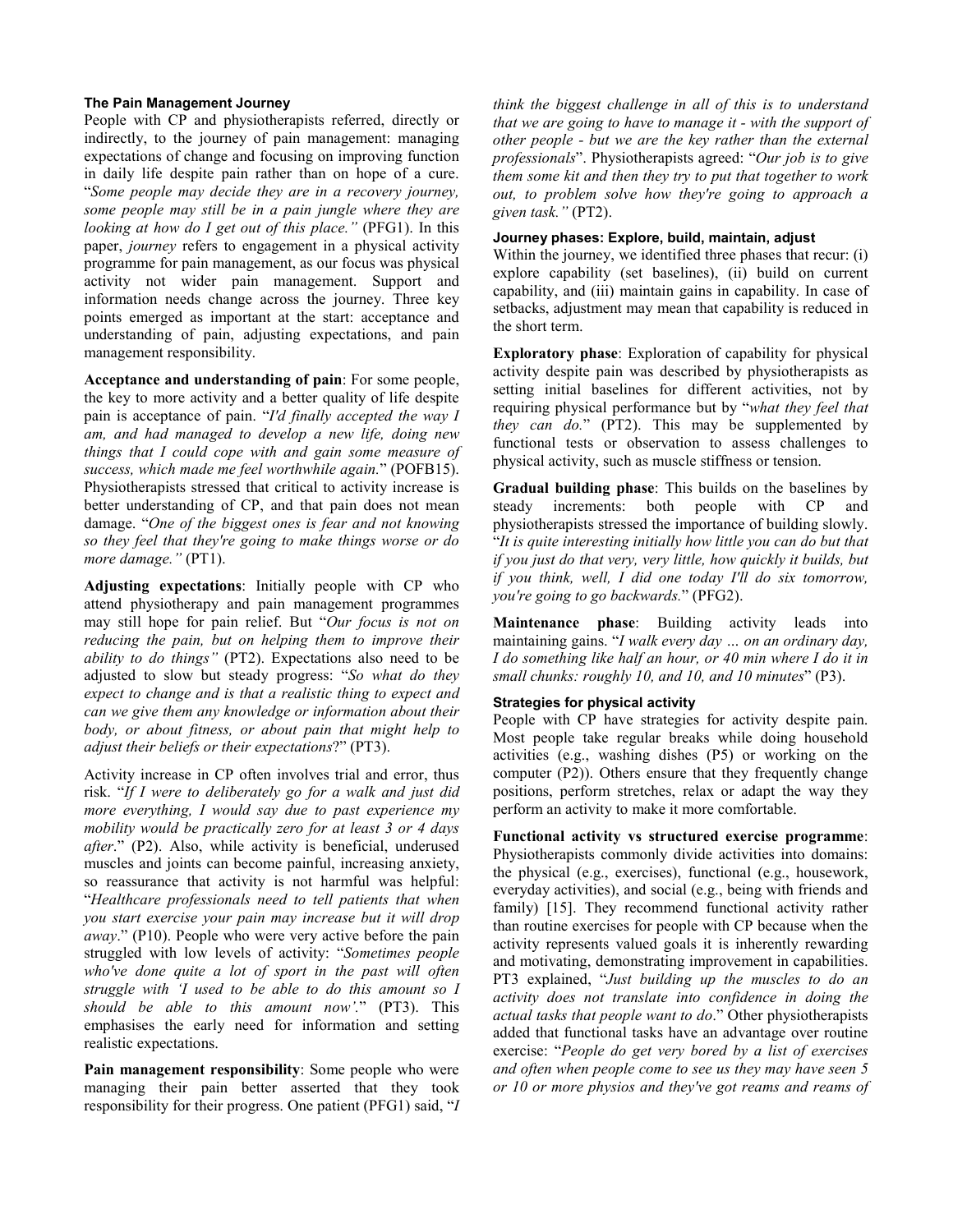*exercises but they're not adding up to the functional change that they want.*" (PT2).

**Correcting movement vs going with the flow**: Most people with CP emphasised that they would like "*wrong*" activity to be corrected, "*It's very beneficial to have somebody correcting you because your body always wants to do it the easiest way and what you've actually got to do is to get your body to do it the correct way*." (P1). However, pain management physiotherapists put much less weight on "correct" ways of moving and more on regaining confidence in movement: "*We look less for a textbook way of doing something and we look much more at the person being able to do the activity they want to do in a way that they can manage.*" (PT3). They were concerned that correcting movement increased anxiety about damage, so focused on reassurance that the activity was 'safe', adding or substituting another exercise, counter-stretch or relaxation that was within the patient's capacity.

**Being active vs overactive:** People with CP and physiotherapists emphasised that while being active is encouraged, being overactive can lead to increased pain, resting to recover, and in the longer term to unreliable progress or anxiety and avoidance of activity. "*Learning to stop before you do too much is one of the hardest things when it's going well.*" (P1). Some people found it helpful that healthcare professionals warned them against doing too much while others felt that sticking to gradual steady increases should avert any risk.

**Support from physiotherapist/coach:** Several interviewees were inspired and motivated to do activity by a physiotherapist. *"I think it helps a lot of people to be told off by the physiotherapist. So I know it may sound silly and it's like a little boy but I do find it helps a bit more than selfmotivation."* (P12).

**Exercise adherence - routine vs variations:** People with CP report that incorporating physical activity into their daily routine helps. "*I sometimes don't get (into) a routine and then I don't do it: once I get out of the habit I find it difficult to get back.*" (P4). People felt able to be physically active consistently if planned, and adding physical activity to a daily routine in the form of small short-term goals enhanced confidence. However, several people with CP complained of boredom with their routines but were afraid to change in case it caused problems: "*I would like to (vary routine), but I do have to be quite careful because I do feel limited in what I can do.*" (P5). Others struggled with introducing new activities, and a common strategy was making small changes to daily activities.

**Exercise adherence when pain is worse or mood is low**: People with CP knew it was important to be active even on days when pain was worse: "*Last week I had some twinges in my back and in the old days I would have panicked and become restricted but I went to the gym and the gym work actually eased off the back pain*." (P11). Routine also

varied with mood: "*When you're feeling down [activity] it's not something you want to do; I do have to try and kick myself into doing these things sometimes and I think a lot of people share that*". (P12).

# **Motivation for physical activity**

**Feel-good factor**: When asked about what makes them feel good about a physical activity session, most people with CP reported immediate benefit or a sense of achievement. Many said that completing activity or a physical exercise routine was rewarding because they felt better afterwards: "*Kind of I'm tired in that nice way after the exercise*" (P3).

**Reward strategies**: Some people with CP set themselves incentives for physical activity to strengthen motivation. Physiotherapists did not give advice on incentives or rewards but encouraged people to reflect on what motivated them. *"We encourage people to think about what would work for them so we'll mention setting short term goals, acknowledging achievement, giving yourself reward; but we'll just talk about general examples and say to people you know what would work for you*." (PT2).

# **FINDINGS: PHYSIOTHERAPISTS' BEHAVIOUR**

Observation and recording of physiotherapists leading sessions was followed by interview to explore the verbal and nonverbal behaviours they used, consciously or not, to motivate and support patients. They reviewed the video recordings of their sessions, using a 'naturalistic social cognition' method [10] to identify intentions associated with specific behaviours towards patients, and in particular to identify their use of cognitive and behavioural techniques. The emergent themes are discussed below. OP# identifiers are used to denote the interviewed physiotherapists.

## **Facilitating control, Transferring control**

To help CP people make movements which they otherwise avoid, it is important that they take control. OP2 said: "*When you have pain in a part of the body, your brain sometimes loses the ability to control certain segments of muscles, so it gets harder for people to do very local specific movements of painful parts of the body. That's one of the reasons why we break down movement"*. Positive feedback to reassure and encourage patients was gradually reduced as patients achieved more control and confidence in their movements, to facilitate independence. "*The first time you see them moving their neck - you might kind of acknowledge it at the time and say afterwards 'How was that?' but then if they manage to do the same again next time you might acknowledge them but you might not say anything else; you gradually reduce the feedback for that amount of movement*." (OP2). Physiotherapists focused on neutral or pleasant sensations, such as counting breaths, rather than on the duration of an exercise or position, especially for a demanding exercise using breathing to relax while modelling how the patient could do the exercise alone. *"We want to try and encourage people to hold the stretch for at least 10 to 15 seconds, up to 30 seconds, but*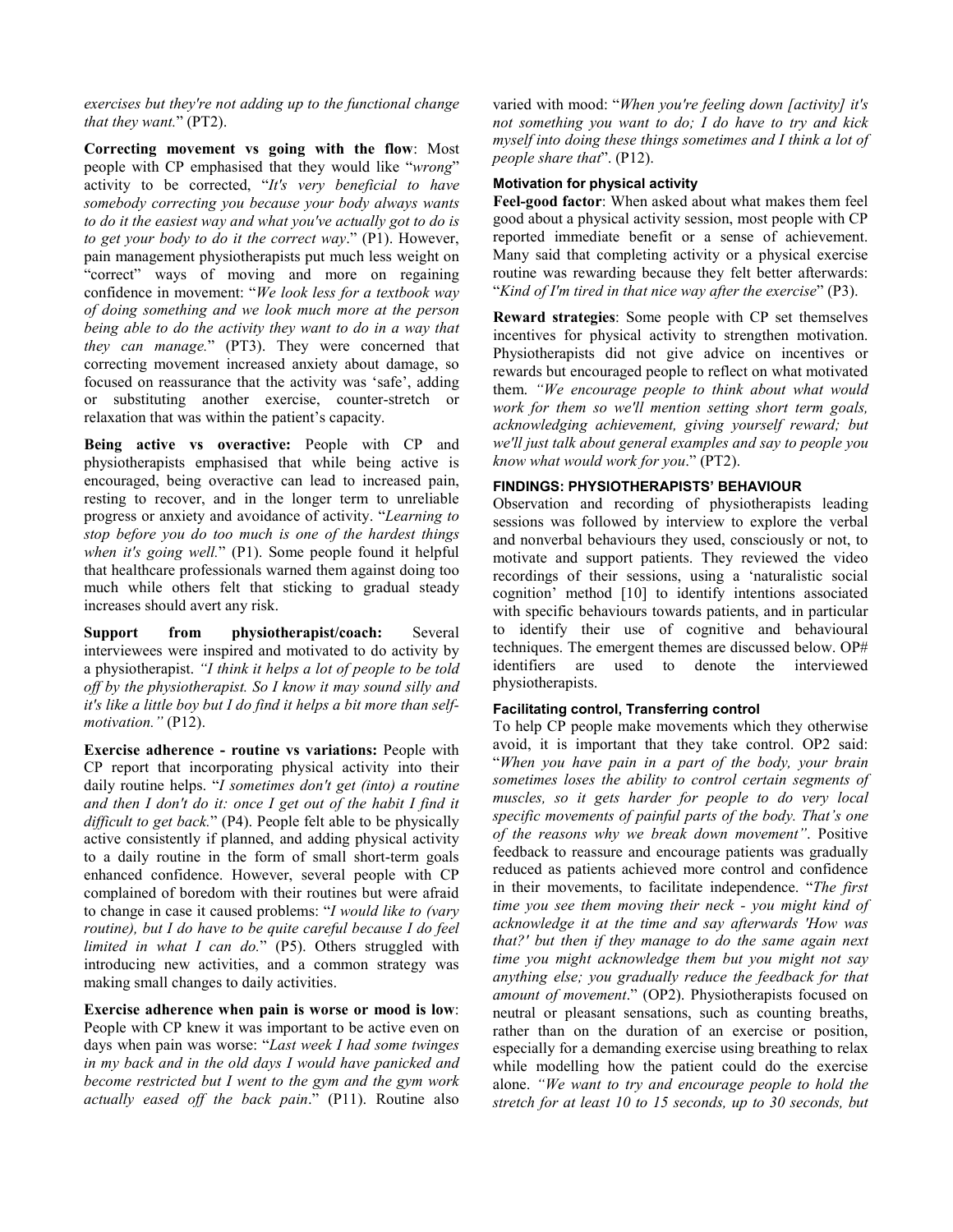*trying to tie together working out 'how many breaths do I take during that time' and using that to count can work for making sure they are breathing through the exercise, but also putting a bit more of the responsibility on them to choose: 'OK I've done enough of this now. I've done my ten seconds.' Then that habit might be a bit easier when they're on their own*."(OP2). Using breathing and similar cues also contributed to reducing muscle tension. "*Trying to physiologically reduce the stress response, so keeping relaxed breathing if they start shallow breathing because they are pushing too far, then that's just going to feed into more of a tense kind of anxious response."*(OP2). Breathing also reduced the need to time movements.

#### **Promoting self-esteem**

Self-esteem was promoted by providing positive feedback where necessary, and offering different options in the exercise protocol for the patient to succeed with challenging movements. Physiotherapists used loose descriptions, encouraging patients to move in a way they found feasible, ensuring that there was an achievable target and therefore the basis for positive feedback. Verbal expressions were carefully phrased to foster self-esteem, such as using inclusive words and present participles: "*If we tell the patient 'Next stretch you're gonna have to bend forward'*, *for example, you might already trigger some areas in their brains that go, 'Ooooh, bending forward is really bad', but if you just start doing it and then talk through it as you're doing it, there's something that says to them, 'Oh, actually I am bending'"* (OP4)*.* This helped to keep the focus on doing a movement rather than reaching a specific goal.

#### **Enhancing awareness**

Prompts directed patients' attention to their behaviour or movement, indicating that control was patients' to change or adapt behaviour. Prompts were used where increasing awareness could improve the benefits of movement, such as addressing unnecessary tension or pain-related behaviour. "*If you are giving them (patients) the right cues and guidance then it's not looking at how they move, it's about them working out how to move in the way that's best for them. So occasionally, and particularly if I hear grunting or sounds of overdoing, I would have a look and then maybe I add in a sentence."* (OP3). If the patient does not respond to prompts, the physiotherapist might hold eye contact during the prompt. "*I might if I really thought I need to get this message across to them: I might hold my eye contact on them while I said it, but I'd say it in the same tone as everything I was saying before."* (OP2).

# **Augmenting pleasure and reducing unpleasantness**

Physiotherapists chose their words carefully not to direct attention to pain, using terms such as *tightness* and *sensitivity,* and to reduce threat, adding words such as *gently* to instructions. Feedback and descriptive words were used to increase attention to body sensations as normal. "*I can highlight the more normal sensations so they can perhaps start to identify that actually much of what they are feeling is normal sensation*." (OP3).

#### **DISCUSSION OF FINDINGS**

The analysis of this multi-faceted data has provided a rich picture of needs, barriers, strategies and stakeholders' roles in CP self-management. We summarise here the main findings and lay the basis for a design study presented in the next section that aims to rethink technology for CP rehabilitation. The overall lesson of our findings reinforces the fact that simply reusing technology designed to motivate physical activity for other conditions (e.g., [16,23]) may be misguided given that emotional states in CP interfere with exercise and activity irrespective of physical capability or pain level. Unanticipated increases in pain generate anxiety about harm and lead to avoidance. Technology, therefore, needs to be designed with this in mind.

Thus redefining what progress means is critical. Our results show that progress is not simply steady physical gains, but gains in confidence and satisfaction in movement. The concept of *pain management journey* in technology design could be useful to define targets and measures of selfmanagement skills. The *journey* shifts the focus from physical skills to people's needs and how these vary along the journey: at the start, the goal may be to recover confidence in movement and to do it with less anxiety; later the focus may be to increase the amount or effectiveness of movement to achieve a particular goal. A measure of progress should recognise that it may be slow and setbacks are likely: during these, capabilities are reduced and expectations should be adjusted. A sense of achievement is provided not only by displaying cumulative change but by offering alternatives, promoting awareness of movement and of pleasurable sensations, and helping to prevent overactivity that leads to setbacks. This builds confidence in activity and bolsters motivation and self-efficacy.

As in other chronic illness [21], our findings suggest that any technology for CP should enable the person to take control and assume responsibility for progress but it also highlights that there is a need for adequate support and reassurance with respect to physical activity. In particular, "correction" of activity can exacerbate anxiety about harm, so reassuring information is essential. Our physiotherapists recommended "going with the flow" rather than correcting. Physiotherapists' main role (and hence of technology) is to provide the skills and tools to identify what is beneficial (rather than what is hazardous) and how to achieve it. As such, technology should be there to provide a space to shape and learn skills. This is very different from the typical approach taken in designing technology for physical rehabilitation [23,28] by instruction and correction of movement and by targets on the basis of physical performance (even if in the form of games).

Following the above needs and initial requirements we ran a preliminary design study to explore how these could be addressed and to start identifying the challenges and opportunities that lay before us.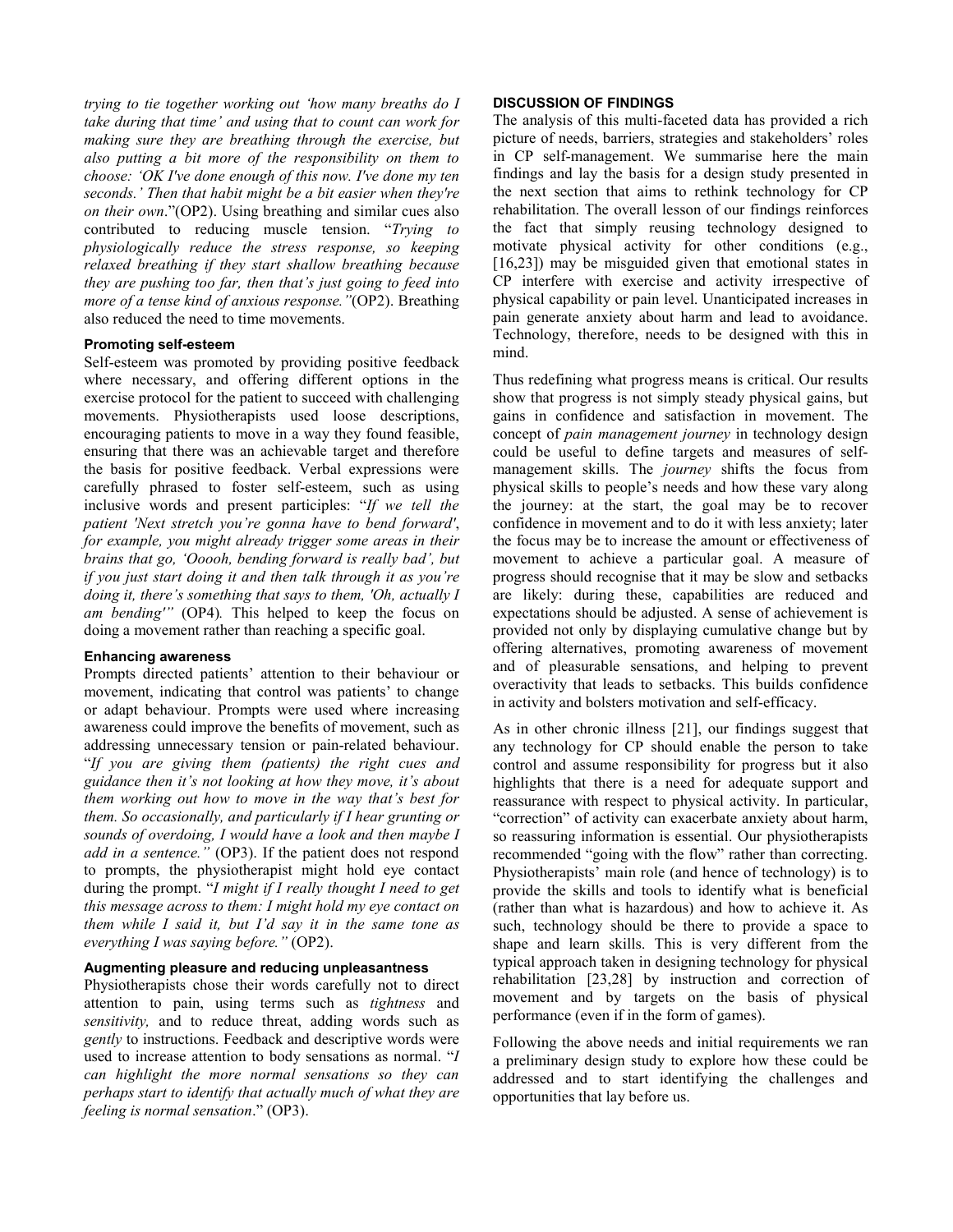## **RETHINKING TECHNOLOGY FOR CP REHABILITATION**

In our design study, we focused mainly on the first stage of the journey (building confidence in feared movements) while being mindful of the full journey. Rather than designing a game de novo, we aimed first to understand mechanisms (and their effects) that can be integrated later in games or ubiquitous technology.

#### **Design approach**

We approach the problem by exploring the use of aural feedback on movement, a decision motivated by several reasons. First, recent work in CP [2] and on technology design for CP [34] showed that sound feedback facilitates introspection and reduces anxiety. Aural feedback increased awareness of a body function (e.g., breathing) to teach mindfulness skills [34]. Unlike visual feedback, it does not require fixation on a display, so it is compatible with movement. Finally, sound has positive effects in motor rehabilitation (e.g., [23,36]), such as initiating movement and facilitating coordination and improving performances. In our design study we extend these works by exploring how sound can be used to shift attention from a feared aspect of movement to a pleasurable and informative signal, increasing awareness of movement to counter altered perception [14]. In doing so, we aimed to increase exploration of one's body capabilities, to emphasise taking responsibility, set achievable targets and facilitate progress.

We investigated how aural feedback design could accommodate, on one side, the needs of people with CP for monitoring, correction and reassurance and, on the other side, physiotherapists' strategies of not correcting but going with the flow. We proposed the use of sound to design a space for exercising without implying that exercising outside this space is risky. To achieve this and to transfer responsibility from the coach (technology or clinician) to people with CP, the latter should be in charge of designing and calibrating this space. As [11] suggests, by being in charge of calibration, people can build an understanding of what these spaces mean and hence can better appropriate them to address their physical and psychological needs.

#### **Design solution**

Following the above requirements, a sound device, *Going-With-The-Flow*, was created to provide aural feedback in response to movement. To evaluate the design, we focused on a challenging physical exercise for people with chronic low back pain (CLBP): a forward reach from a neutral standing position (Figure 1: top-left). This exercise was chosen with clinical advice.

An iPhone attached by an adjustable belt to the participant's trunk measured the degree of bending and provided auditory feedback at fixed intervals of increased stretch. The interval was decided through a calibration process integrated in the application to let individuals tailor it. The calibration process required the person to explore his/her own capabilities by performing the exercise and identifying his/her: (i) neutral standing position (important as people

assume different vertical positions); (ii) most comfortable stretching position (the minimum amount to do also in bad days) and (iii) a maximum stretch desired as the target. The device could use voice commands to capture the parameters and tailor the auditory feedback defining the exercise space to the participants. This space could be re-adjusted when needed following the same procedure. For this application, the person's voice was captured through a Wizard of Oz technique (the researcher) but it could be easily implemented by using voice recognition. Whilst the device was tested on one exercise only, it can be used for any exercise where angles of the body represent the target.



**Figure 1: (Top) Device tied to participant's back and forward reach exercise. (Bottom) Sound feedback and exercise spaces.**

Two types of sound feedback were designed generating two different exercise spaces with different levels of information (Figure 1: bottom): (i) flat sound and (ii) wave sound. The flat sound feedback was a constant note. A continuously rising tone was avoided for its association with alarms. The wave sound rose until the participant achieved their most comfortable position and then fell towards the maximum position, implying completion. Past the maximum stretching point, sound stopped even if movement continued, to not encourage overactivity. At the same time, the absence of sound was chosen to avoid giving a sense of danger.

#### **Experimental procedure**

8 people with CLBP (3 from the  $1<sup>st</sup>$  study) aged 23–60 years completed short questionnaires about pain and comfort level in stretching exercises. They then performed the movement with auditory feedback, twice in each condition and in the control condition (no sound). The order of the three conditions was counterbalanced. After the second stretch in each condition, they were asked to indicate on a 5-point scale (five bins centered at: 15°, 30°, 45°, 60°, 75°) their perceived bend angle. At the end of the experiment, they were asked to rate their performance (a measure of self-efficacy) in each condition from 0=worst to 6=best). The experiment was followed by a short interview.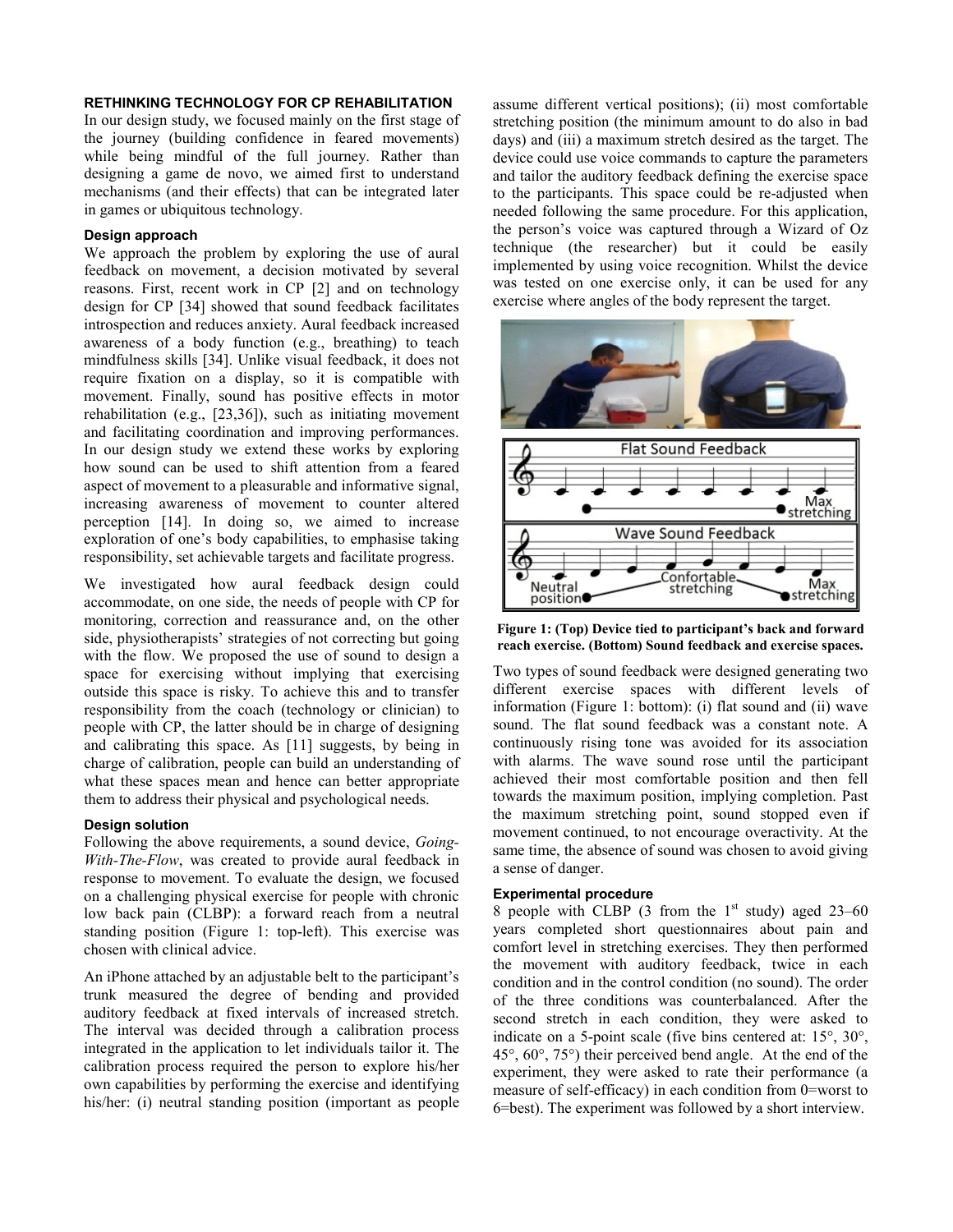

**Figure 2: (Top-Left) Boxplots for self-efficacy scores: 1=worst, 6=best. (Bottom and Right) For each participant, actual trunk angles (blue), selected bin angles (green) and approximate perceived angles (APA) (red) at maximum stretch performed**

#### **Results**

As shown in Figure 2 (top left), most participants reported significantly better performance with sound feedback, particularly with wave sound. Friedman tests showed significant differences for perceived performance scores  $(\chi^2(2) = 4.57, p = 0.01)$ . Post hoc tests using Wilcoxon (Bonferroni correction  $p = 0.033$  corresponding to a significance level of  $\alpha=0.1$ ) show that both flat (W= -15, p  $= .027$ ) and wave (W  $= .31.00$ , p  $= .016$ ) sound conditions were associated with significantly greater perceived stretch than the no-sound condition; however, difference between wave and flat sound conditions did not achieve statistical significance ( $p = 0.044$ ) but indicated a trend in that direction. Differences were computed between the actual angle and the approximated perceived angle (APA) rather than the central value of the selected bin (Figure 2 – bottom and right). The APA was defined as the closest value to the actual angle among the smaller, middle and max values in the range represented by the selected bin (range = center of selected bin  $\pm$ 7.5°). Differences between APA and actual angle were smaller for sound feedback than for no sound  $(F(2, 21) = 4.18, p = .038, \mu^2 = .37)$ . Post hoc paired t-tests (Bonferroni corrected) showed more accurate perception during flat sound (t = -2.39, p = .024) than no sound; no significant effect emerged for the wave condition.

The interviews shed light on how feedback helped and could be further improved. All participants found auditory feedback useful and motivating for the information about their progress, effort, and sense of space and time. All but one participant preferred the wave sound to the flat sound because it helped them *"to focus on something other than what you are doing. With the up and down sound, I can hear more clearly how I am doing.*" (PCP3). It helped to perceive the extent of movement, as the sound changed, increasing confidence. *"I can tell if I am approaching my max stretch."* (PCP7); *"Hearing the sound pitch help me be more engaged and makes it easier for me"* (PCP6)*.*

Participants reported that they used sound feedback to set challenges and to visualise the effort and challenge of the movement. "*With the shape sound, it seems like I was climbing a mountain while the pitch increased. After passing the top position, I would know that I have passed a certain level and it just encouraged me that I might be able to do a bit more than that. Just very clear about where I was. But without the sound, you have no idea."* (PCP2)*. "The up and down one, it gives me something to achieve and I know how close or how far I am to the goal.*" (PCP6). The wave sound feedback also added pleasure: "*The [wave] sound is more exciting, welcoming, inspiring.*" (PCP5). One participant also suggested using it to transform the exercise into a game showing appropriation of the feedback. "[*The wave] gives a feedback of how well I was doing. I can see myself playing games with it*." One person preferred the flat version as she found the wave sound too distracting (PCP1). The complexity of the wave feedback may be why the flat sound led to better accuracy in perception of bending.

# **DISCUSSION AND CONCLUSIONS**

The paper presented two related studies to investigate needs and barriers faced by people with CP when doing physical activity, and how technology could be designed to address or overcome them. A dual perspective was explored: people with CP who are learning to self-manage their condition and physiotherapists with expert knowledge and experience to support them. In this last section we discuss three important points that emerged from this work.

**Designing with an understanding of CP complexity** Whilst CP shares self-management approaches with other chronic diseases [21], it is important that technology that supports physical rehabilitation is designed with an understanding of the complexity of this condition. This is particularly critical for CP because its invisibility means that its effects are often underestimated [5]. It is only recently that CP has been proposed as a disease in its own right [30] and integrated biopsychosocial frameworks [5] have been used to describe the interaction of physical, psychological and social factors in the propagation of pain, and in the impact of pain on quality of life. Current game design for rehabilitation has mainly focused in bringing fun into often boring activities [28]. While this is beneficial, our study shows that there are other key psychological factors to be taken into account when designing for CP (e.g., fear of damage, bad pain days). Simply designing technology that promotes physical activity or exergames may further expose people to a negative experience of movement or to feeling isolated with their particular difficulties as reported in CP blogs. It is hence important that these mechanisms are investigated with the different stakeholders.

#### **Revisiting the role of technology in CP**

Our study showed that both patients' and clinicians' perspectives were very important. Beyond a complementary understanding of the problem, they raised apparently contradictory issues that must be taken into account for technology to be effective. In CP, pain is not a danger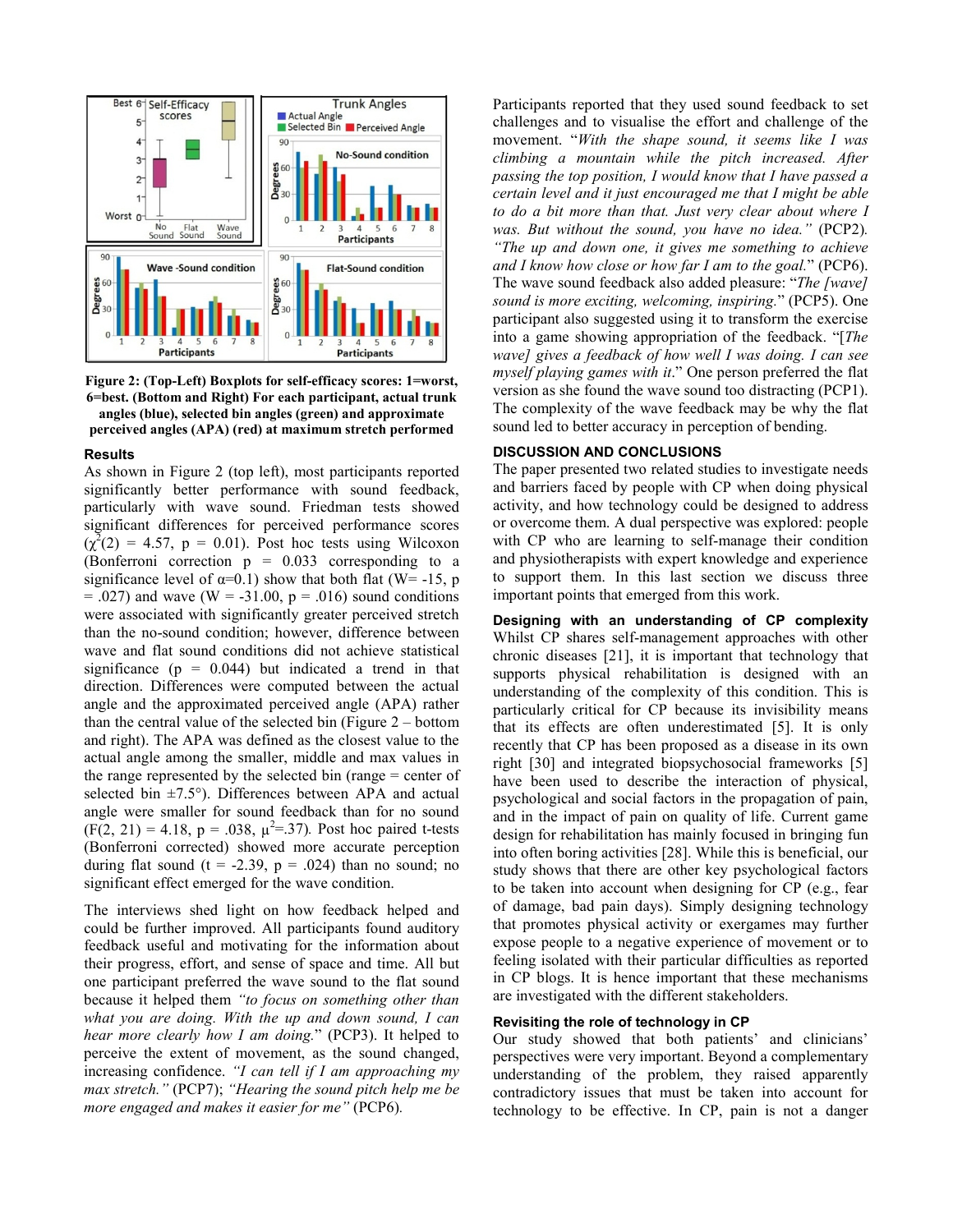signal, but we have evolved to respond emotionally and behaviourally to pain as threat. Simply requiring a person to execute an exercise without addressing the meaning of pain is unhelpful and undermining of people with CP, leaving them with the feeling that their suffering is disregarded. In our design study, we attempted to address this problem by exploiting self-calibration processes and by shifting the attention to an external pleasurable representation of the feared event (bending). Our results show that the calibration process can be designed as a space for exploration of capabilities and hence appropriation of the technology to address specific needs (e.g., reassurance).

While the design of our device addresses mainly the exploration and possibly maintenance phases of the journey, the integration of the above design in systems able to automatically detect protective behaviour and identify critical emotional states [1,12,13,20,27] could provide support also for the building phase. Our findings show that the type and quantity of feedback provided by physiotherapists is based on the psychological state of the patient and on where s/he is in the journey. Analogously, technology could be tailored to respond, for example, to confident steady performance of a previously feared movement with encouragement to try a small increase or a more complex version of the same exercise. Anxiety when performing a movement could instead be met by a reminder about breathing, as suggested by physiotherapists.

**Sound as a feedback for CP physical rehabilitation**  Our results show that aural feedback tailored to the psychological needs and physical capabilities of the person can be an informative, effective and engaging motivator of physical activity. However, in the long term simple sound feedback could lose engagement. So the question is, what sound should be used: a simple note, a piece of music, and according to whose taste? Following [34]'s approach, sounds that facilitate movements in CP could be crowdsourced to satisfy a variety of people, different movements (e.g., more or less feared), and even mood. But what should the music model? Whilst we used sound to model movement, other aspects of the physical activity could be modelled. For example, remembering to breathe was considered important to keep anxiety and muscle tension low. Different body parts could be monitored simultaneously (e.g., arm-swing when walking rather than just regulating gait or speed). These could be obtained by mapping different music aspects to different needs and strategies. Systems for run-time authoring of pre-recorded music through non-verbal behaviour (for a review see [17]) allow, for example, a change in music style, or recomposition of existing music in different vocal or instrumental parts according to a body movement or breathing patterns. For example, when passing the baseline threshold (Figure 1 - bottom), more instrument types could be added to the music to inform and to reinforce achievement; disappearance of a vocal part could signal shallow breathing. The results from the second study found

the wave sound to be more useful as it offered more to play with and more to attend to. However, with increased complexity, the design needs to ensure the feedback is still perceptible. Again, through calibration processes the user should be in charge of setting meaningful mappings.

Finally, while the work has focused on CP, some of these findings could be generalised to other conditions where physical activity is important and where psychological barriers to movement (beyond boredom) exist.

## **ACKNOWLEDGMENT**

EPSRC EP/G043507/1 grant: Pain rehabilitation: E/Motion-based automated coaching. [www.emo-pain.ac.uk](http://www.emo-pain.ac.uk/)

#### **REFERENCES**

- 1. Aung, M. S. H., Romera-Paredes, B., Singh, A., Lim, S., Kanakam, N., CdeC Williams, A., Bianchi-Berthouze, N. Getting rid of pain-related behaviour to improve social and self perception: a technology-based perspective. *Proc. WIAMIS'13*, IEEE Press (2013).
- 2. Cepeda, M., Carr, D., Lau, J. Music for pain relief. *Database Syst Rev*, (2006).
- 3. Consolvo, S., Landay, J., and McDonald, D. Designing for Behavior Change in Everyday Life. *Computer 42*, 6 (2009), 86–89.
- 4. Crombez, G., Eccleston, C., Van Damme, S., Vlaeyen, J.W.S., and Karoly, P. Fear-avoidance model of chronic pain: the next generation. *The Clinical journal of pain 28*, 6 (2012), 475–483.
- 5. Gatchel, R.J., Peng, Y.B., Peters, M.L., Fuchs, P.N., and Turk, D.C. The biopsychosocial approach to chronic pain: scientific advances and future directions. *Psychological bulletin 133*, 4 (2007), 581–624.
- 6. Gerling, K., Livingston, I., Nacke, L., and Mandryk, R. *Proc. CHI '12*. ACM Press (2012), 1873.
- 7. Geurts, L., Abeele, V.V., Husson, J., Windey, F. van Overveldt, M., Annema, J.H., and Desmet, S. Digital games for physical therapy: fulfilling the need for calibration and adaptation. *TEI'11,* (2011), 117-124.
- 8. Gromala, D., Song, M., Yim, J.D, Fox, T., Barnes, S.J., Nazemi, M., Shaw, C., Squire, P. Immersive VR: a nonpharmacological analgesic for chronic pain? *Ext Abstracts CHI 2011*, ACM Press (2011), 1171-1176.
- 9. Harding, V. and Williams, A. Extending physiotherapy skills using a psychological approach: cognitivebehavioural management of chronic pain. *Physiotherapy*, (1995), 681–688
- 10.Ickes, W. *Measuring empathic accuracy.* Lawrence Erlbaum Associates Publishers, 2001.
- 11.Johnson, R., Bianchi-Berthouze, N., Rogers, Y., and van der Linden, J. Embracing calibration in body sensing: using self-tweaking to enhance ownership and performance. *Ubicomp*, ACM Press (2013), 811-820.
- 12.Kaltwang, S., Rudovic, O., and Pantic, M. Continuous